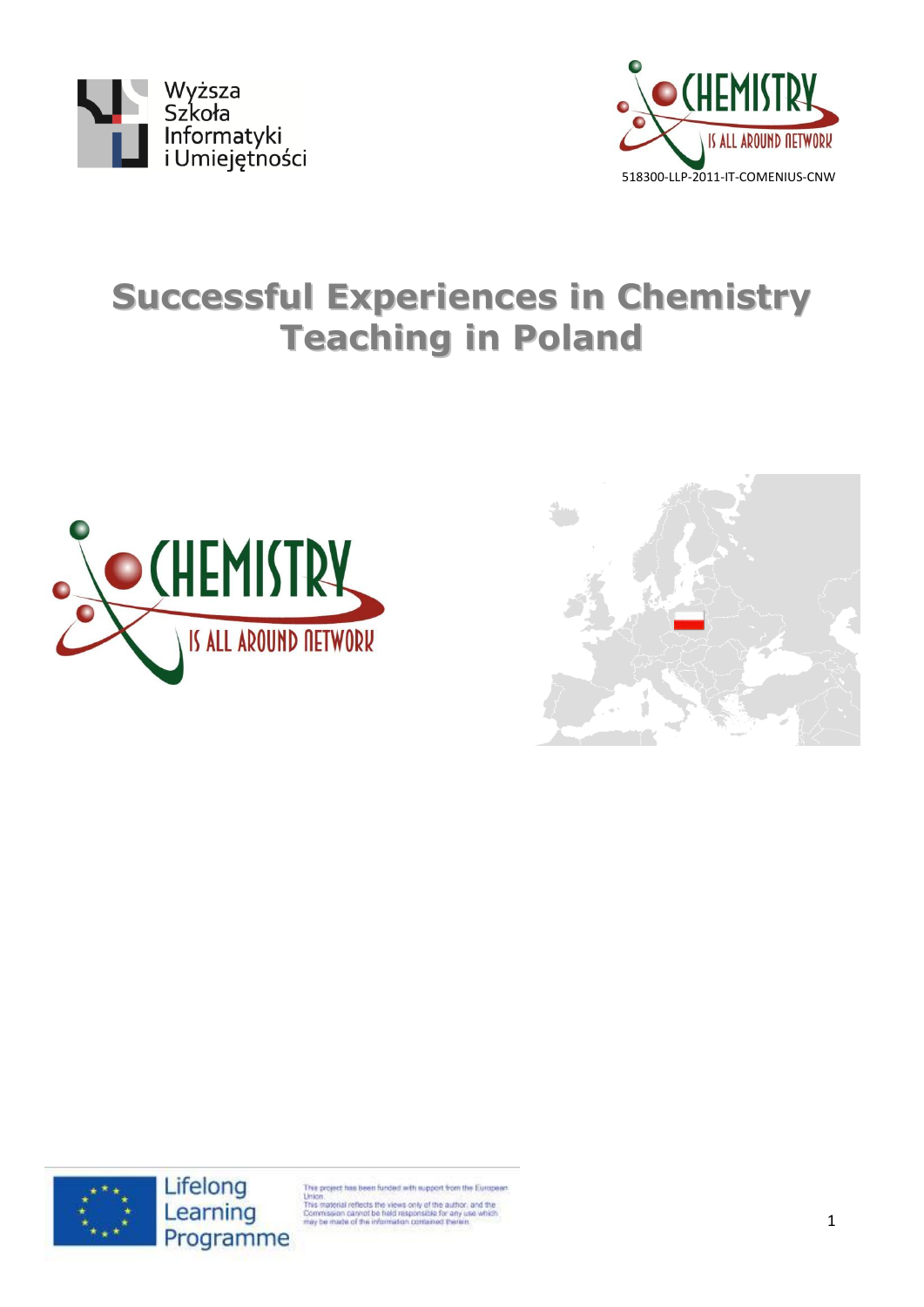



# *SUCCESSFUL EXPERIENCES IN CHEMISTRY TEACHING IN POLAND*

**Magdalena Gałaj** Wyższa Szkoła Informatyki i Umiejętności Łódź, Poland *[magdalena\\_galaj@wsinf.edu.pl](mailto:magdalena_galaj@wsinf.edu.pl)*

# **Abstract**

*The main objective of this report is to present the examples of best practices and experiences in Poland with references to national sources such as websites and journals where teachers can find suggestions and guidance about successful experiences dealing with teaching and learning Chemistry in Poland and abroad. The report also describes the fundamental competences that students should have in order to face the study of chemistry in Poland. Furthermore, the author will present examples of successful experiences with reference to reviewed national publications and will describe the criteria to assess the improvement of learning of Chemistry thanks to the above experiences. In the last part of the report the author will make reference to the Chemistry is all Around Network Project outcomes (workshops with teachers and testing of ICTs applied in Chemistry education) and will describe its role in the improvement of teaching and learning chemistry in Poland.*

# **1. Introduction**

*Please describe the national sources (sites, journals...) to which teachers can access in order to get suggestions about successful experiences*

The Chemistry is All Around Network project among other tasks had to create a meaningful and useful database of resources for teachers and students of Chemistry. Each partner had a wide choice of sources to choose from. The most common ones were available online in the form of websites of other project initiatives and research, some were interactive portals for teachers of chemistry, others just paper or online journals in which teachers could both find reference and suggestions about their teaching and new methodologies, as well as publish and share their experiences with others. Of course the most recent database created was the one created through this project i.e. [http://chemistrynetwork.pixel-online.org/,](http://chemistrynetwork.pixel-online.org/) where teachers can read conference papers, identify national and international publications and read the comments and reviews of their quality and role in the field of teaching chemistry. The portal collected all the necessary materials for teachers in one place and in that term is a very up-to-date and robust teaching tool. Below there are some examples of websites and journals for teachers identified by the Polish project team.

Let us start with 2 Chemistry Journals. Jagiellonian University promotes scientific development of its lecturers, students and graduates. *Niedziałki magazine*, edited by the staff of the Department of Chemistry Teaching, is designed for teachers of science, especially chemistry, as well as for students interested in these subjects. The aim of this quarterly journal is to promote chemistry and its achievements, information and discussion about the problems of teaching science, information about the activities of the Department of Chemistry Teaching at Jagiellonian University. In 1998, the magazine received the recommendation of the Polish Chemical Society and has been recognized as the publication recommended for school use. The authors of the articles in *Niedziałki* are primarily researchers and teachers, but also students of chemical departments. The magazine publishes popular articles devoted to teaching science, particularly teaching chemistry, history of chemistry etc. Furthermore, it contains updates on the activities of the Department of Teaching Chemistry - information on teaching sessions for teachers, competitions for students of secondary schools, open days of the Faculty of Chemistry, Department of Chemistry studies, including postgraduate studies.

*Chemia w Szkole* is a bimonthly journal for teachers of chemistry in all types of schools and teachers and students of chemistry pedagogy. It includes materials on a variety of topics to help teachers improve the teaching of chemistry. It has been available on the publishing market since 1954. The journal publishes: methodological proposals to facilitate the proper implementation of the new curriculum and prepare students



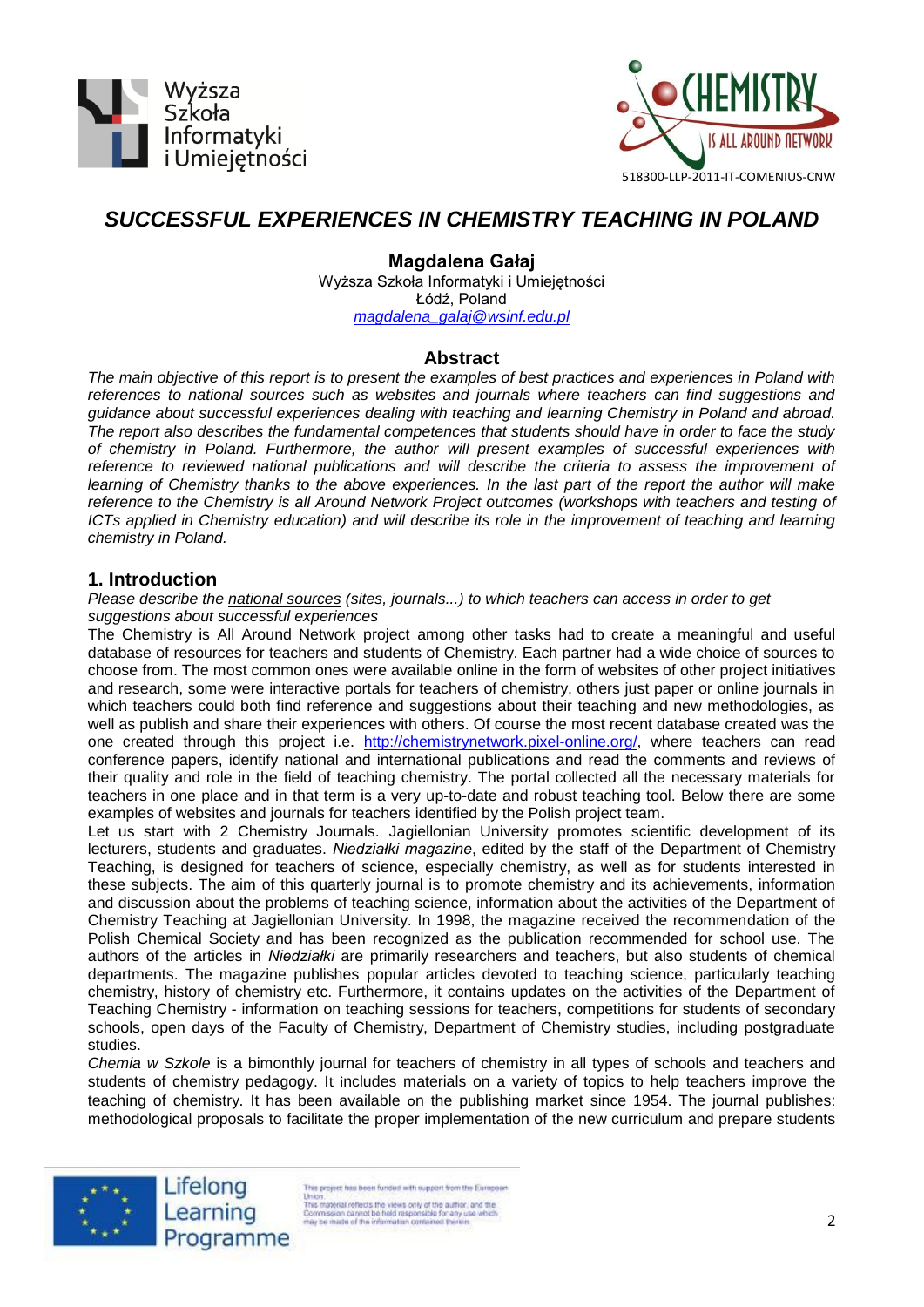



for final examinations in chemistry and tests at the secondary school; practical tips on chemistry experiments and safety in the classroom chemistry; information about the most important achievements of chemistry in the last century; tasks along with solutions from Polish and international Olympiads chemical and national competitions chemicals for lower secondary and secondary schools; conference reports by chemistry educators, highlighting new educational initiatives; news in the publishing sector: popular books and publications appearing in international journals. *Chemia w Szkole* is both available in printed and online form.

As far online materials and publications are concerned, the best example is *"Baza Narzędzi Dydaktycznych"* - the most tangible example of an online database of resources for both teaching and learning chemistry in Poland. It offers a variety of tasks within the subject of chemistry, physics, mathematics and humanities with comments and answer keys. The intention of this initiative was to support teachers who endeavor to make teaching and learning chemistry at school more interesting. The authors of the portal were encouraged and inspired by the results of recent studies indicating that young people are more likely to go to school today than five years ago. New core curriculum of general education tends to go from memory learning, "learning for the test ", the repetition of algorithms and "chaining dates." The initiative wants to promote the new systematic approach towards teaching critical thinking, reasoning, and logical thinking skills. The whole portal offers proven ideas and sets of tasks in chemistry and physics which can be useful for conducting interesting classes in these subjects. The portal authors invite educators, teachers, and teacher trainers to add to the tasks discussed. The portal's main objective is to serve as a source of inspiration not only for teachers but also for students across disciplines and parents who want better education for their children ; education which is more attractive for them , awakening their imagination and ability to think independently. The authors of the portal invite all enthusiasts of education to enrich comments, add suggestions, as well as ideas for new tasks, lesson plans and other teaching tools. Currently, the portal's content focuses on the lower-secondary school level core curriculum. In the future, it will be expanded for upper-secondary school students and vocational school students. As it was mentioned above, all the presented ideas and tasks have been created by teachers and scientists involved in the work on the new core curriculum. The collection of tasks, assignments and experiments can help teachers in the development of pupils' skills defined in the general and specific requirements of the core curriculum for the third stage of education. All the materials in this database in terms of content and form are based on the printed version of the booklet, and are fully compatible with all the requirements prepared by the Polish Central Examination Commission. The new core curriculum includes both general and specific requirements for teaching and learning. Specific requirements apply to the content of education, including mastering certain kinds of information and knowledge, and general requirements apply generally to complex skills, often within the cross-curricular framework. These refer to reasoning and argumentation, exploration, exploitation and creation of information, knowledge of research methods of the natural sciences development. It should be emphasized that the general requirements shall take precedence in relation to specific, and some complex skills, such as those concerning research methodologies which are stored only in the general requirements. All the suggested material and tasks relate to the requirements of both types, and comments posted facilitate their interpretation. The authors of the tasks are teachers and researchers, working with the Institute for Educational Research. The database of the material is gradually enriched and updated.

Another example of online portals where teachers can find examples of best practices and successful experiences is a portal of the educational programme "*Poczuj chemie"*, whose aim was to educate and stimulate a new generation of young chemists, who want to build their future on chemistry, the future in both educational and professional aspects. Based on previous experiences of ORLEN - which has pursued educational programs such as *"Lekcja chemii*" - it creates a new quality educational system, which is expected to attract students to chemistry after hours spent in school. The foundation of the project was a new language of communication, developed on the base of a previous project supported by PKN ORLEN *"Lekcja chemii*". It was attended by 40,000 students whose interaction with that project allowed its authors to gather experiences for the new initiative. The authors emphasize that feedback between producers and consumers of the teaching content had a key role in the creation of a new quality. They also used popular media and technologies. The keynote of the project was a spectacular side of chemistry, with not-dominant



Lifelong Learning Programme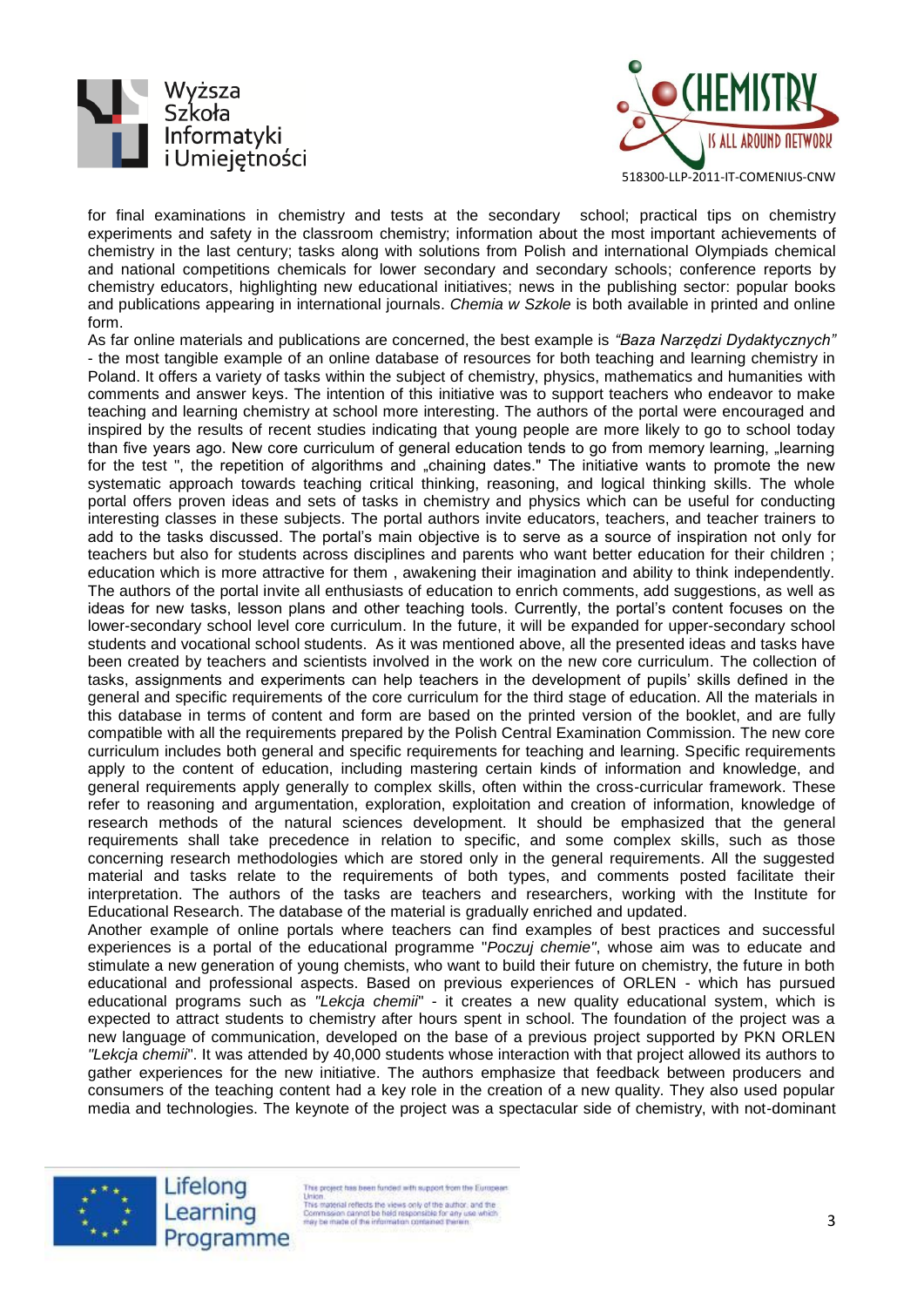



formal description. The chemical portal *[www.poczujchemie.pl](http://www.poczujchemie.pl/)* the main result of the project, as interactive, dynamic, with a modern graphic design, stands out from the other solutions of this type. Of course, there are also presentations of experiences and interactive learning tools. The novelty consists in competitions with prizes (including non-virtual), often organized by the exchange of multimedia records of chemical experiences. The pioneer feature is also a formula for direct contact of schools with 'mobile' experts, 'experts on the road' who promote not only the chemistry as it is, but also through loosely related activities available through the portal [WPC]. The portal gathered many experts who interact with users on blogs and forums. Many of these experts are PKN ORLEN scholars who stand out not only due to their knowledge, but also due to pro-social attitudes. The portal has an additional interface for mobile devices. In this version of the site the authors abandon a typical professional hierarchy, known from other information portals for a loose convention of the computer game. Experiences with this form of knowledge transfer seem very interesting, but lack any evaluation of the type of learning, beyond the clearly positive assessment of users in terms of providing entertainment, does not allow to formulate any conclusions, yet. After a year and a half in operation, the portal has gathered more than 110,000 unique users, and 4500 of fully registered, who fulfilled all the authentication procedures. Among them we can find students from Polish partner schools of the project *Chemistry Is All Around Us - Network*. One of the measures of popularity of this web service is the submission of several hundred movies to two competitions on the presentation of the movie about pupils' own chemical experiments.

#### **2. Key competences and their development in chemistry education**

*Please describe the fundamental competences that students should have in order to face the study of chemistry*

Chemistry education in Poland has been facing constant changes is it has been challenged many times throughout the last few years. Without no doubt, chemistry is an important subject in the curriculum that fulfills a variety of tasks, but first of all shows us that chemical substances and phenomena are everywhere around. It is the science, which requires demonstrations and experiments. And here the questions arise. Is it possible to reverse the traditional teaching schemes in Polish education? Why should you get to know them and use at school?

What is interesting for students is usually what is unknown to them, different, something which is amazing, and unusual. One should apply a concept of "reversed lesson" " or "reverse education ", however they are understood differently, but above all it is associated with innovation, which changes the style of students' learning and breaks the established patterns in teaching and patterns of traditional didactics. "Reverse lesson" is the Polish translation of the English term appearing in many publications and papers (flipped learning). Automatically questions arise: What is the reversed lesson and what are its advantages? How to organize a reverse chemistry lesson? How to teach the subject to achieve a higher quality of learning? How to reorganize traditional school teaching and learning of chemistry? How to take advantage of "reverse lesson "in chemical education?

Why should you get to know and use the principle of "reverse lesson" in the classroom? The need to organize school teaching and learning in an innovative way, unconventional way has been mentioned for years. The problem also applies to teaching not only learning chemistry. Much attention is centered today around the need to break the teaching paradigms and educational paradoxes to make school teaching and learning more interesting for the learners themselves. This creates quite an interesting innovation. Even if it is the best innovation up to date, it still does not produce the expected effects without the high activity of learners. "Reverse lesson" is an innovative lesson, which dominates activity of students. It requires implementation of some crucial aspects focused around the growth of students' independence and responsibility for their learning. Another aspect is changing roles in education, where the students have an important role; students' partnership in conversation and discussion with the teacher. Another is total independence of learning content that is recorded and always available on the network. Tolerance to an individual style and pace of learning, because materials can be yourself reproduce themselves many times as the student needs to understand the content. Last but not least, respect for individualization, because nobody here urges or reminds that something needs to be repeated, because the student can review the





This project has been funded with support from the European The project ass been runded with appear from the competent of the This material reflects the views only of the author. and the Commission cannot be hield responsible for any use which responsible for any use which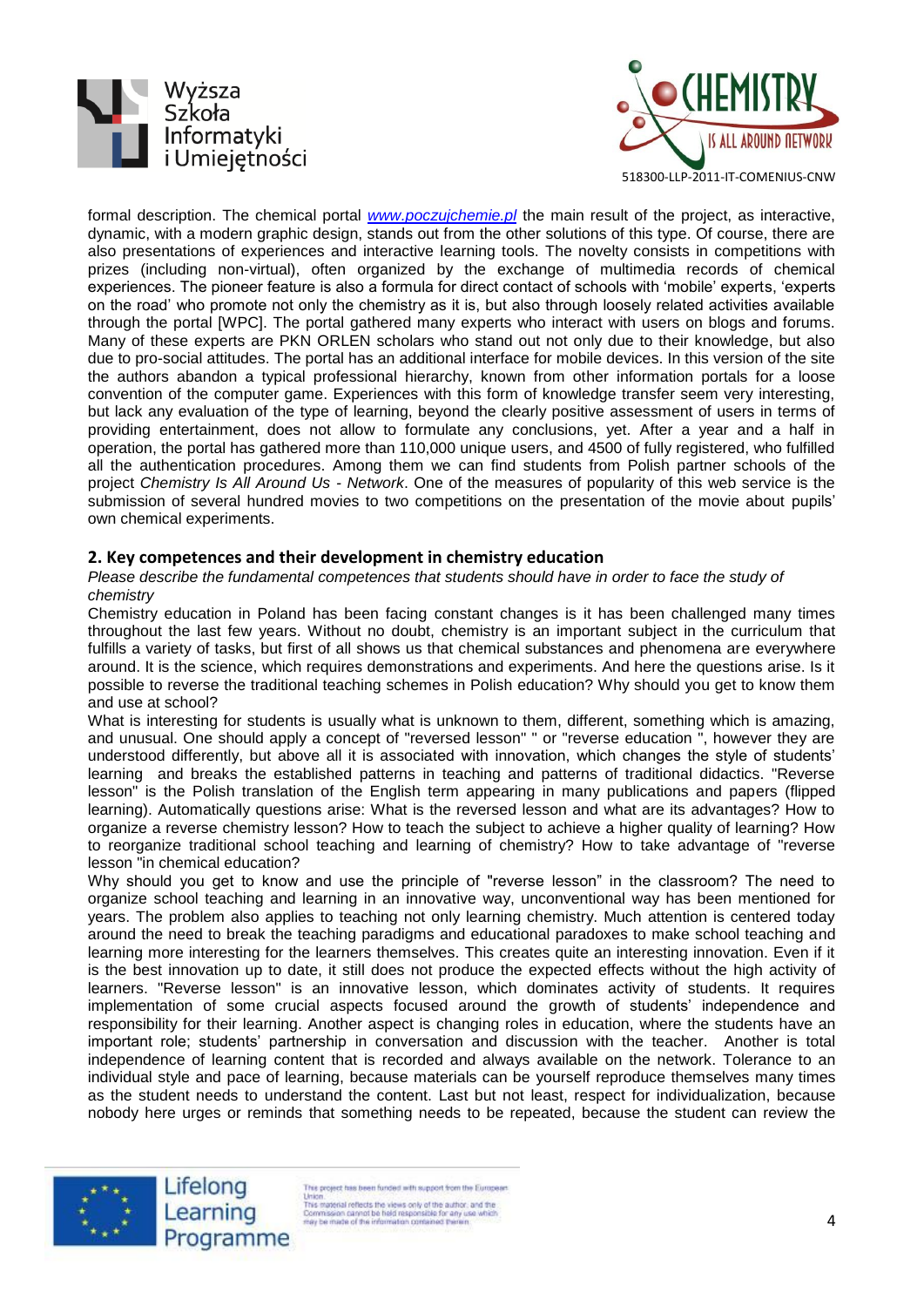



518300-LLP-2011-IT-COMENIUS-CNW

material as many times as he/ she wants or needs. And the final most important aspect of innovation accentuates classroom experimentation; discussions, posing questions, argumentations and sharing views with colleagues. Curiosity leads to knowledge and in the "reverse lesson" it becomes a much more active initiative based on self-reliance and responsibility for their learning. The curiosity of pupils is quite widely recognized as one of the strongest motivators for exploring, learning, experimentation. Because of the need to achieve greater curiosity students at the beginning of the lesson, it boldly breaks didactic diagrams and educational paradoxes to learning to be interesting, motivating and above all effective for students. But it is true that the subject can tighten-Self-reliance and responsibility of students. Moving away from the traditional scheme will definitely promote students active participation in the class. The feature of modern education is based on highly-independent learners. It is a fundamental and indispensable issue needed for appropriate performance and high quality learning outcomes. To achieve this it is necessary to raise the level of students' activity and commitment. You have to make use of their personal qualities to show them the meaning of high activity (activism), i.e. doing various activities and engage involvement in the matter of learning of chemical content. Particularly important in this respect it is to speak, present and discuss things which builds and improves the quality of learning and teaching in the way which is interesting for learners, of course, in an effective and creative way that is, one that allows students to invent, combine, try, experiment, break clichés and schemes and at the same time make errors, but primarily one which leads to the understanding of the content, because "(...) one should be afraid of nothing in life, one should only understand it. "(M. Sklodowska-Curie).

Another feature of modern school education should focus on efficient organization of the learning process. Hence it is evident that to achieve the better the effects of school work, teachers should focus their efforts on improving the organization of students' learning. i.e. to create essential, basic and necessary conditions that would resolve the issue. Teachers should analyze the reasons for the unsatisfactory level of students' activity and develop concrete ways to inspire and stimulate learners. A mere activism is a feature of modern a teacher and a human of the twenty-first century. It is worth promoting among students and teachers. The objectives and the main approach of "reverse lesson" quite nicely correspond to the tasks of democratic school, which are increasingly a very hot subject of discussion and consideration of scientists and experts. This concept seems to be rather utopian in Polish conditions. The most doubts appear when one considers ways of how to motivate students to acquire skills and verify the usability of the acquired knowledge.

More and more often on the Polish educational market appear different materials related to connectivism. What is interesting in this thesis indicates that human knowledge is not necessarily all stored in the head. This proves that to do a specific task a student may use available devices and information collected in the external resources. The modern learner simply needs to obtain information, accumulate, and then parse, use and apply - and here is the key to the most important human competence of a digital era. It is high time probably to change "knowledge based" school for the school of thought and development of critical thinking skills and not accepting and praising everything around us, whether it is white or the black. Thinking is a necessary component of all the key competences of the student and the teacher. It determines the knowledge, understanding and handling of the human language. Deliberate and conscious decisions shall be based on the specified resource information, but this is constantly changing. The theory of connectivism assumes that the most important aspect of a modern school is to know where to find information. The key skill of critical thinking is to teach students how to distinguish which information is relevant and which is not. Otherwise the saying, "know how" (know-How) or "know what" (know-what) is replaced by "know where "(know-where). This is the key leading resource for your search of knowledge.

Chemistry, being the subject of laboratory, requires a well-equipped and functional laboratory to perform experiments, demonstrations and tasks. In this area the teacher must boldly organize lessons and their own innovations of teaching, which strongly engages students in the implementation of new tasks, in particular emotionally. But the idea of "Inverted education" itself is based on putting greater store by self-reliance, activity students in the classroom and their responsibility for tasks. Digital school and availability of open educational resources on the Internet opened up new opportunities for school and work on raising effectiveness, and what is more has become friendlier for students learning. This education suggests the organization of four lessons stages: activation, processing, systematization, evaluation. The teacher's main



Lifelong Learning Programme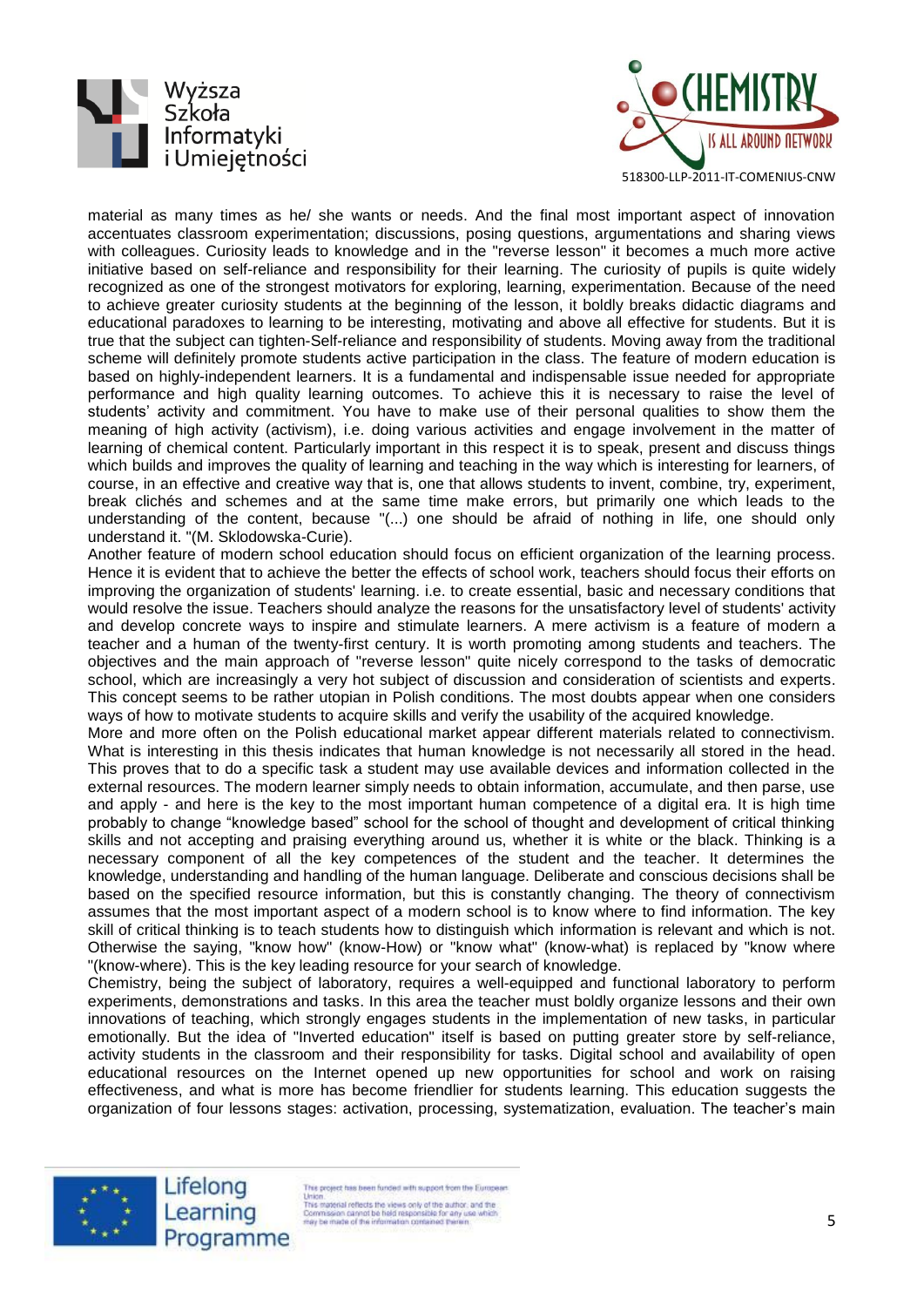



task is to introduce initial activity of students and introduce them to the concept of self-learning. In this method the teacher is no longer the person who tells students what and how they should learn. His or her main task is to indicate the range of material and sources of information to look for.

# **3. Examples of successful experiences**

### **3.1 Experience description**

#### *Please make reference to reviewed national publications*

This section of the report will present a short overview of the Polish national publications on how to teach Chemistry and science effectively. Let us start with a web article entitled **E-NAUCZANIE CHEMII NA WYDZIALE CHEMICZNYM POLITECHNIKI WROCŁAWSKIEJ. It is a publication by** Piotr WOjciechowski, published in E-mentor nr 3 (35) / 2010. The main objectives of the publication are: to present the idea of elearning courses (70) available through Moodle at the Faculty of Wroclaw Technical University with a great store set by the faster access- nor time and place limitation, better testing and wide access to resources online. Another perfect example is **E-NAUCZYCIEL PRZYRODY** by a group of scientists from the University of Adam Mickiewicz in Poznań and Boulder Language Technologies. Although available in Polish, this publication is a project outcome, whose main objectives were to facilitate teacher education and raise its quality. The E - Teacher of Science Subjects is an Integrated learning environment for the development of scientific thinking, information literacy and language skills of students by modelling technique based on the dialogue in the classroom; Questioning the Author and e-learning platform BLT VHT contained multimedia teaching materials made in Flash. A virtual teacher MONICA allows students to safely review and evaluate the learnt material. Third national publication worth mentioning here is **TEACHING OF ANALYTICAL CHEMISTRY IN POLISH UNIVERSITIES** by M. Biziuka& J. Namiesnika published in English by Taylor & Francis Online in 2010. The main objectives of the publication focus on: dealing with the issue of analytical chemistry – how it is taught and why it is important for the industry; great store set by the cooperation of the students with the researches and experts during their studies with the need for environmental monitoring, food quality control, human health, industrial production quality control, nanotechnologies, material science; these are only some of the areas where analysts are indispensable. Last, but not least, it is worth mentioning what the Jagiellonian University produced. **A FILM BANK, a conference article** by Małgorzata Świątek presented International Conference ICT for language Learning - conference proceedings in 2011. The objectives of this initiative was to help Chemistry students to develop their knowledge of English (ESP) via a set of films and listening to comprehension exercises aided by vocabulary bank available in the form of an online course.

#### **3.2 Experience assessment**

*Please describe the criteria to assess the improvement of learning thanks to the above experiences*

All the mentioned above examples of publications on successful experiences have had a great impact on the improvement of learning in Polish schools at all levels of education. All the four publications enable prospective teachers of Chemistry to develop their critical skills and later apply more open-minded teaching strategies in the classroom. Language development allows young teachers to communicate freely and use a great amount of teaching materials available online on international websites in order to prepare interesting lessons for learners in the classroom; lessons, which develop learners' critical thinking skills and allow them to select and verify the usability and efficiency of the collected materials and teaching resources. All this should enable students to make their own assumptions on the chemistry-oriented world.

# **4. The Impact of the Project on Successful Experiences**

#### **4.1 Workshop**

*Please describe the main observations and proposals emerged during the discussion with teachers*

Among many project tasks, each project partner was to complete in the third year of the project, was organization of the teachers' workshop on Successful Experiences.



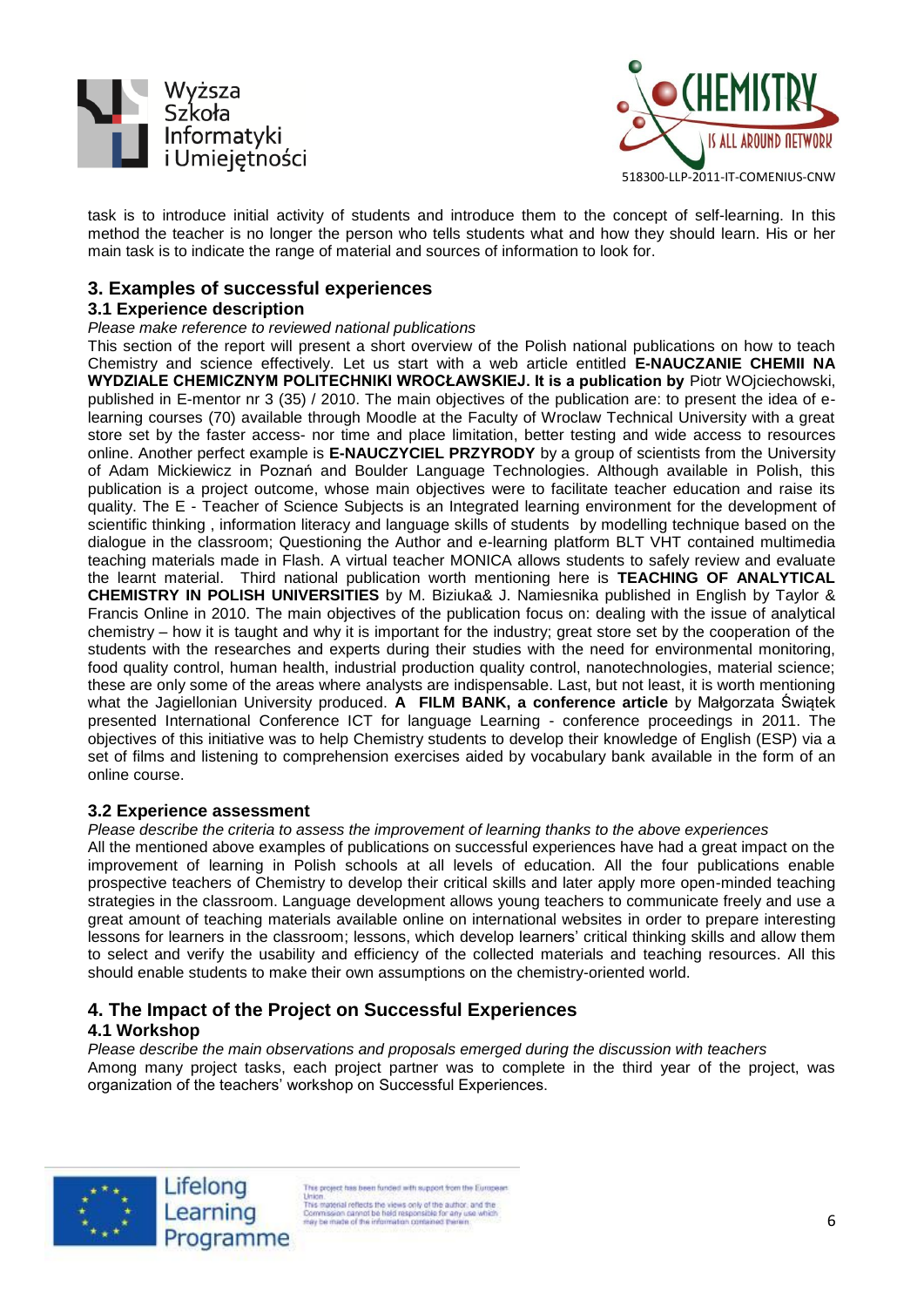



The main objective of the workshop on Successful experiences organized by the Polish partner was to discuss the issues and activities already realized and to be achieved in the third year of the Chemistry is All Around Network project.

The workshop was also intended to involve teachers and experts into further project activities related to planning, designing, implementing and disseminating resources and materials collected on the portal by the project's consortium. What is more, the objective of the workshop was to introduce teachers and experts to final activities of the project i.e. two international conferences (Braganza and Genoa), as well as to discuss final outcomes of the project and its sustainability.

#### **Workshop Organization**

The workshop was organized on 1 April 2014 at 8:00-12:00. It was quite short due to many teachers and experts' suggestions. It was agreed that the needed cooperation and exchange of information will be done by e-mail prior to the workshop. However, despite the convenient timing the workshop was participated by quite a small number of experts and teachers. Unfortunately some experts and teachers quit the project in the meantime due to various reasons; either stopped cooperating with the University of Computer Sciences and Skills (one expert) or changed their place of work (3 teachers). WSIU partner was forced to search for new teachers and experts. We managed to invite and introduce a few new teachers to the project who agreed to join us and help us evaluate final products.

The workshop was moderated by Magdalena Gałaj WSIU and the main expert conducting the workshop was dr Mariusz Jarocki. The workshop took place at the premises of the Foreign Languages Department, in the classroom equipped with a whiteboard for better visualization of the portal contents. Each participant had his or her own laptop for more convenient and effective workflow. During the workshop teachers and experts received all the necessary materials about the project requirements to facilitate project work.

#### **Delivery of the contents**

The workshop started with a brief introduction by Magdalena Gałaj, where teachers and experts were quickly reminded about the project activities and once again reminded about the deadlines. Teachers were introduced to the contents of the portal briefly and asked to study it on their own back home in order to complete the evaluation questionnaire.

The main part of the workshop was occupied by presenting the portal resources with reference to materials, papers and articles with reference to Successful Experiences in teaching and learning chemistry. Participants were also able to discuss the Polish situation with reference to teaching and educating prospective teachers of chemistry and motivating young people to study the subject further on their own.

Prior to the workshop each teacher and expert was asked to think of their most successful best practices implemented in their classrooms.

Then dr Mariusz Jarocki took over with a presentation of a few most interesting resources collected on the portal. Dr Jarocki started with a short presentation of the Polish situation to let everybody realize the availability of the resources online. He briefly reminded websites and objectives of all of the collected resources and initiatives in Poland. Dr Jarocki referred to the resources described in his paper, which is going to be presented during the 5<sup>th</sup> International project conference in Braganza, Portugal.

#### **Examples of good practices discussed during the workshop:**

#### **1. Initiatives of Universities and Polytechnics**

a) Jagiellonian University – A language course for chemistry students and teachers [http://www.efch.jcj.uj.edu.pl](http://www.efch.jcj.uj.edu.pl/)

**English for Chemistry: Film Bank** is a non-profit project, aiming to provide materials for teaching English for Specific Purposes at B2 level in accordance with the Common European Framework of Reference to the students of the Faculty of Chemistry at the Jagiellonian University in Kraków. The project was conducted in the academic year 2010/11 by third year students of this faculty under the supervision of Dorota Klimek, a teacher of English at the Jagiellonian Language Centre. The film bank includes a set of listening comprehension exercises based on films concerning a variety of chemistry subjects, carefully selected from the multitude of materials available on the Internet. The films are accompanied by a follow-up section, consisting of complementary reading and vocabulary exercises.

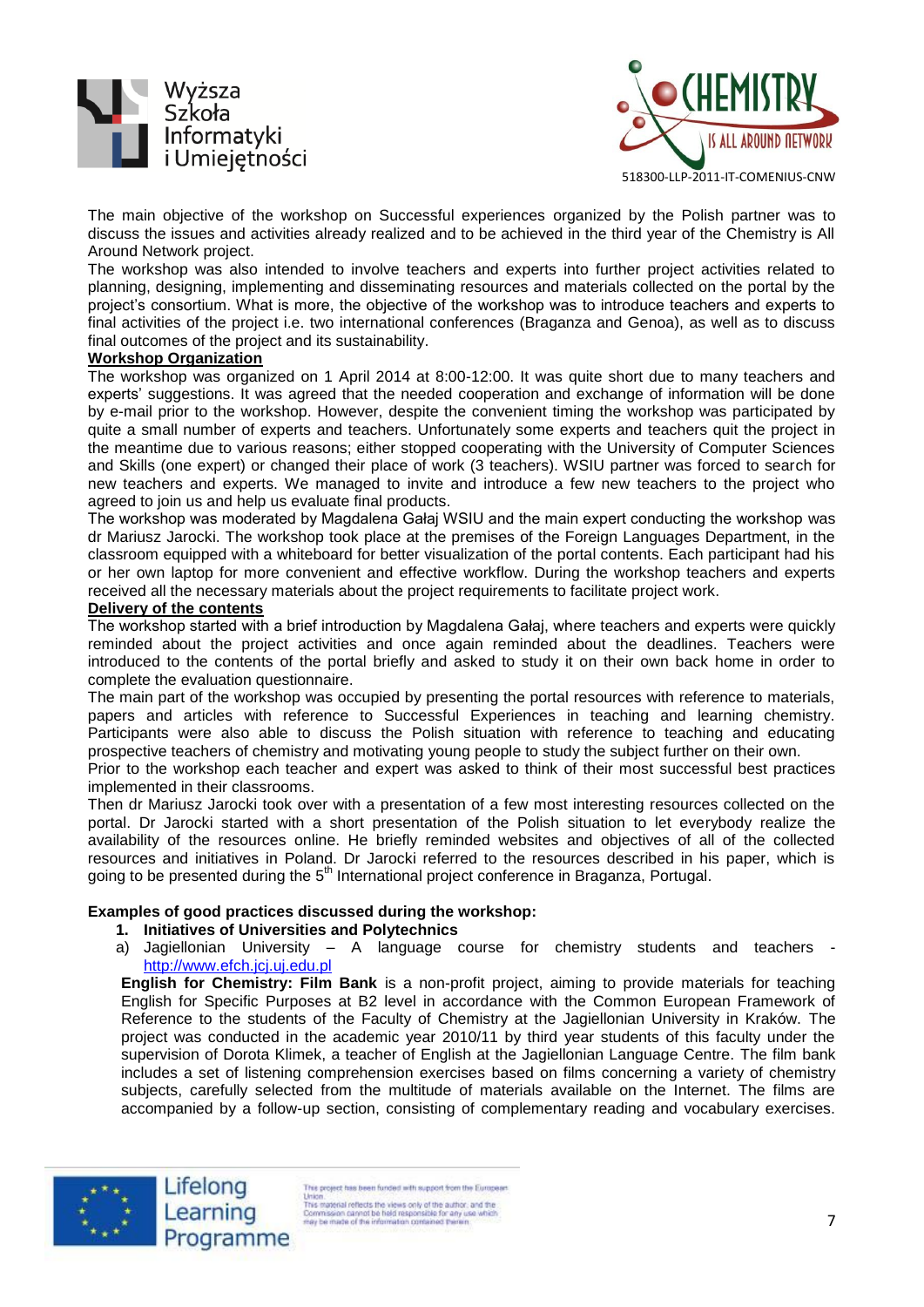



The materials can be used in the classroom and for self-study purposes alike. The files are also available as printable pdfs.

The course aims to bridge the gap in the Polish Chemistry Teacher's education and qualifications with reference to language training so needed in order to use materials available in English language versions.

- b) Higher education institutions in Poland are quite active in promoting learning and teaching chemistry in an interesting and innovative way. In the current academic year, Jagiellonian University in Cracow Department of Chemistry invites pupils and students of secondary schools to participate in *Meetings with interesting chemistry, Cryogenic Demonstrations, Workshops for high school graduates - "Last call before Matura exam" ; Lectures on "Chemistry has many names".* The above listed are only a few among many exciting initiatives for young people, whose main objective is to increase awareness of the society and promote better comprehension of science oriented subjects. Similar initiatives are promoted by University of Lodz, University of Warsaw, Technical University of Lodz and many others.
- **2. Initiatives of Chemical businesses and industry**
- a) The chemical portal www.*[poczujchemie.pl](http://www.poczujchemie.pl/)*, the main result of the project by PKN ORLEN Chmical Plant, as interactive, dynamic, with a modern graphic design, stands out from the other solutions suggested by chemical business. The portal included presentations of experiences and interactive learning tools. The novelty consists of competitions with prizes (including non-virtual), often organized by the exchange of multimedia records of chemical experiences. The pioneer feature is also a formula for direct contact of schools with 'mobile' experts, 'experts on the road' who promote not only the chemistry as it is, but also through loosely related activities available through the portal. The portal gathered many experts who interact with users on blogs and forums. Many of these experts are PKN ORLEN scholars who stand out not only due to their knowledge, but also due to pro-social attitudes. The portal has an additional interface for mobile devices. In this version of the site the authors abandon a typical professional hierarchy, known from other information portals for a loose convention of the computer game.
- b) Chemical Plant "Police" co-operates with schools and universities from the West Pomeranian region, which include: University of Szczecin, West Pomeranian University of Technology, Maritime Academy, and West Pomeranian Business School. Among many partner universities are also Poznan University of Technology, Warsaw University and Warsaw School of Economics. Cooperation with schools and universities is based on long-term contracts on the basis of organized programs and internships in the company in order to prepare students and prospective teachers for their work either in the chemical or educational sector.

#### **3. Initiatives collected and availabe online**

*a) "Baza Narzędzi Dydaktycznych"* <https://bnd.ibe.edu.pl/subject-page/9> is the best example of an online database of resources for both teaching and learning chemistry in Poland. It offers a variety of tasks within the subject of chemistry, physics, mathematics and humanities with comments and answer keys. The intention of this initiative was to support teachers who endeavor to make teaching and learning chemistry at school more interesting. The authors of the portal were encouraged and inspired by the results of recent studies indicating that young people are more likely to go to school today than five years ago. New core curriculum of general education tends to go from memory learning, "learning for the test ", the repetition of algorithms and "chaining dates." The initiative wants to promote the new systematic approach towards teaching critical thinking, reasoning, and logical thinking skills. The whole portal offers proven ideas and sets of tasks in chemistry and physics which can be useful for conducting interesting classes in these subjects. The portal authors invite educators, teachers, and teacher trainers to add to the tasks discussed. The portal's main objective is to serve as a source of inspiration not only for teachers but also for students across disciplines and parents who want better education for their children ; education which is more attractive for them, awakening their imagination and ability to think independently.



This project has been funded with support from the European The project ass been runded and support from the competent than<br>This material reflects the views only of the author. and the<br>Commission cannot be hist responsible for any use which<br>may be made of the information contained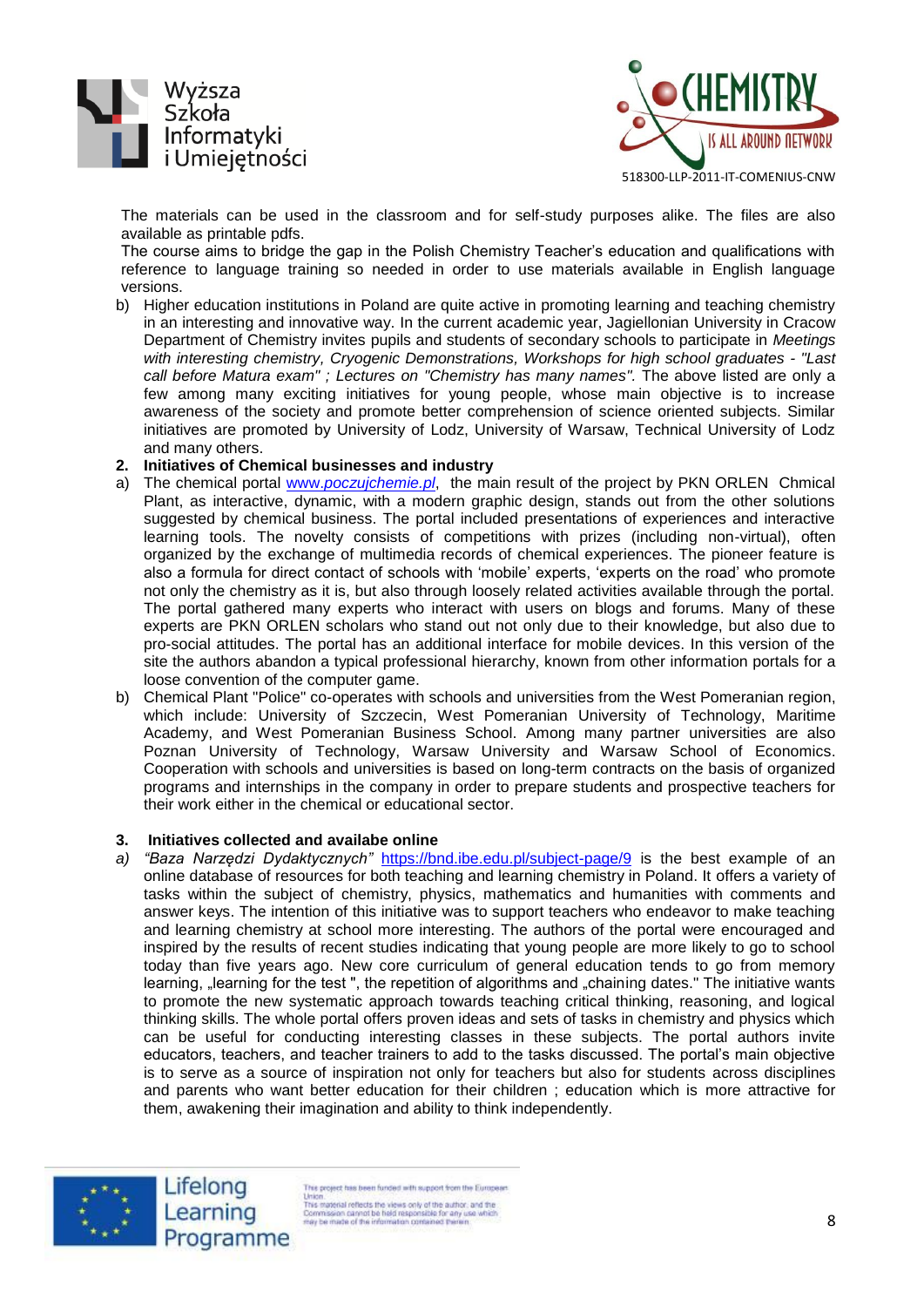



*b) "Projekt Gimnazjalny Akademii Uczniowskiej"* <http://www.ceo.org.pl/pl/au> an online database full of lesson plans and ready-to-implement solutions based on the conduct of experiments, observations, learning games and activities with the problematic question. Various scenarios of projects equipped with tailored lesson plans were developed by teachers and students and validated by experts as a good practice of science teaching in the modern Polish classroom. Teachers, actively involved in the project, participated in the *Akademia uczniowska* course on "experimentation and mutual learning". All lesson plans collected in the database include the following issues formulated by the students: needs analysis, research questions, hypotheses, description of the students' experiences, planned and carried out projects designed Mutual Learning, educational games and evaluation.

Teachers and experts were generally quite positive about the contents of the workshop – those who were generally positive about the project and the portal recourse available online on the Chemistry is All around Network platform found it useful and for those, so far quite reluctant to cooperate fully, some bits of the workshop were difficult and the portal not user-friendly. Technology mattered here a lot as some teachers complained about poor internet connection at home when they wanted to upload their comments. Teachers appreciated the Polish language version of the portal. Dr Jarocki pointed out the functionality of the resources but also stressed the fact there is a huge demand for young teachers and experts to be able to create their own interactive materials. This would of course have to involve a change in the training of prospective teachers so that on completion of their training or university course they will be able to design and create their own materials with the least effort and time. Such materials would give teacher freedom to select the most interesting content to be introduced to his or her students, as well as will allow them to adapt it to the learners needs – from the most talented to the weakest ones. The teachers pointed out poor chemistry lab infrastructure. Access to latest technologies during the lesson is possible only in schools with computer-equipped or white-board-equipped classrooms. Another problem was, which was discussed during previous workshops was the language barrier. Interactive resources could only be implemented fully when the teacher and his or her students are able to understand and explain the chemical processes fully. In Polish reality students may have fewer problems to understand the technical concepts. This could be both a disadvantage and advantage. Mainly due to the fact that thanks to materials available in the foreign language versions both students and teachers can develop linguistically. Of course for a busy teacher of chemistry is mean more preparation and work prior to the lesson. Further discussion during the workshop also tackled the issues related to chemical industry involvement into the learning and teaching processes both in lower-secondary and secondary schools, as well as universities. For example the organization of internship programs for most talented students at university level or conducting interesting lessons in the chemical plant labs in order to facilitate young learners' interest in chemical phenomena in everyday life.

# **5.2 Testing of ICTs**

Polish educational market has been so far overloaded with teaching theoretical concepts and not much impact has been made on experimenting and hands-on activities. The practical experiments were neglected and not very much favored by the teachers in the classroom due to the lack of financial resources. The project Chemistry is All Around Network enabled Polish teachers to access a huge database of materials and teaching resources free of charge. They welcomed the portal content with great interest and enthusiasm. Thanks to the resources collected on the portal Polish teacher have a chance to make use of a huge variety of teaching tools and especially those oriented for visualization of experiments and chemical phenomena. Especially teachers of young learners appreciated this form of presenting chemical content mainly due to safety reasons. Other resources are very successful in the Polish classroom due to their ideas and simplicity of use. Teachers appreciate readymade tools and solutions to be used in the classroom. "Baza Narzedzi dydaktycznych" is one of the examples of a collection of materials "by teachers- for teachers". Simple, cheap and safe solutions of how to perform an experiment or a demonstration in the, usually overcrowded classroom are the most favoured by Polish teachers.



This project has been funded with support from the European The project rate been runded and support you for author.<br>This material reflects the views only of the author. and the<br>Commission cannot be hield responsible for any use which<br>may be made of the information contained therei